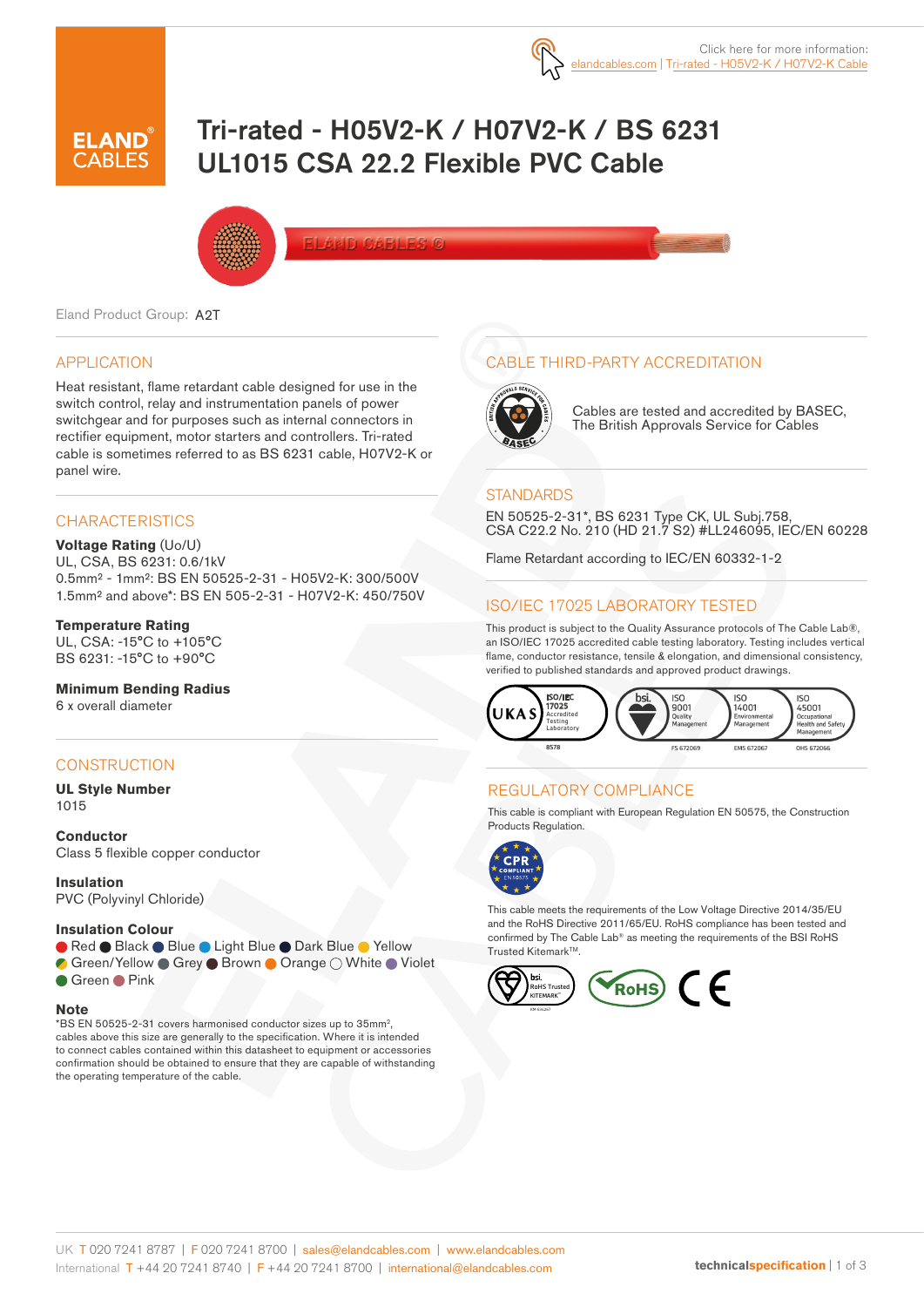# DIMENSIONS

| ELAND PART NO. | NO. OF<br>CORES | NOMINAL CROSS<br><b>SECTIONAL AREA</b><br>mm <sup>2</sup> | <b>APPROXIMATE</b><br>AWG | NOMINAL THICKNESS<br>OF INSULATION<br>mm | NOMINAL OVERALL<br><b>DIAMETER</b><br>mm | <b>NOMINAL</b><br><b>WEIGHT</b><br>kg/km |
|----------------|-----------------|-----------------------------------------------------------|---------------------------|------------------------------------------|------------------------------------------|------------------------------------------|
| A2T*0005       |                 | 0.5                                                       | 21                        | 0.8                                      | 2.7                                      | 11                                       |
| A2T*00075      |                 | 0.75                                                      | 19                        | 0.8                                      | 2.85                                     | 15                                       |
| A2T*0010       |                 | $\overline{1}$                                            | 18                        | 0.8                                      | 3                                        | 18                                       |
| A2T*0015       |                 | 1.5                                                       | 16                        | 0.8                                      | 3.3                                      | 23                                       |
| A2T*0025       |                 | 2.5                                                       | 14                        | 0.8                                      | 3.75                                     | 35                                       |
| A2T*0040       |                 | $\overline{4}$                                            | 12                        | 0.8                                      | 4.35                                     | 48                                       |
| A2T*0060       |                 | 6                                                         | 10                        | 0.8                                      | 4.85                                     | 69                                       |
| A2T*010        |                 | 10                                                        | 8                         |                                          | 6.3                                      | 117                                      |
| A2T*016        | $\mathbf{1}$    | 16                                                        | 6                         |                                          | 8.1                                      | 191                                      |
| A2T*025        |                 | 25                                                        | $\overline{4}$            | 1.2                                      | 9.4                                      | 281                                      |
| A2T*035        |                 | 35                                                        | $\overline{2}$            | 1.2                                      | 10.9                                     | 389                                      |
| A2T*050        |                 | 50                                                        |                           | 1.4                                      | 13.1                                     | 560                                      |
| A2T*070        |                 | 70                                                        | 2/0                       | 1.4                                      | 15.1                                     | 774                                      |
| A2T*095        |                 | 95                                                        | 3/0                       | 1.6                                      | 16.1                                     | 991                                      |
| A2T*120        | $\mathbf{1}$    | 120                                                       | 4/0                       | 1.6                                      | 17.9                                     | 1231                                     |
| A2T*150        |                 | 150                                                       | <b>250 MCM</b>            | 1.8                                      | 20.2                                     | 1534                                     |
| A2T*185        |                 | 185                                                       | 350 MCM                   | $\overline{2}$                           | 22.85                                    | 1878                                     |
| A2T*240        |                 | 240                                                       | 450 MCM                   | 2.2                                      | 24.4                                     | 2381                                     |

\* Designates the sheath colour. For each Eland Cables part number replace with the colour code as listed below. e.g. A2TWH00075 = 0.75mm<sup>2</sup> White

# COLOUR CODES

| <b>COLOUR</b> | <b>Black</b> | Green | <b>Blue</b> | Light<br>Blue | Dark<br><b>Blue</b> | Grev | Green/<br>Yellow | Orange | Red       | Pink | Yellow | Violet | <b>Brown</b> | White |
|---------------|--------------|-------|-------------|---------------|---------------------|------|------------------|--------|-----------|------|--------|--------|--------------|-------|
| CODE          | BK           | GΝ    | BL          | TBL           | <b>DKBL</b>         | GR   | GY               | ΟR     | <b>RD</b> | PK   | YW     |        | BR           | WH    |

# **CONDUCTORS**

Class 5 Flexible Copper Conductors for Single Core and Multi-Core Cables

| NOMINAL CROSS<br><b>SECTIONAL AREA</b> | MAXIMUM DIAMETER<br>OF WIRES IN CONDUCTOR | MAXIMUM RESISTANCE OF CONDUCTOR AT 20°C<br>ohms/km |  |  |  |
|----------------------------------------|-------------------------------------------|----------------------------------------------------|--|--|--|
| mm <sup>2</sup>                        | mm                                        | Plain Wires                                        |  |  |  |
| 0.5                                    | 0.21                                      | 39                                                 |  |  |  |
| 0.75                                   | 0.21                                      | 26                                                 |  |  |  |
| $\mathbf{1}$                           | 0.21                                      | 19.5                                               |  |  |  |
| 1.5                                    | 0.26                                      | 13.3                                               |  |  |  |
| 2.5                                    | 0.26                                      | 7.98                                               |  |  |  |
| $\overline{4}$                         | 0.31                                      | 4.95                                               |  |  |  |
| $\,6\,$                                | 0.31                                      | 3.3                                                |  |  |  |
| 10                                     | 0.41                                      | 1.91                                               |  |  |  |
| 16                                     | 0.41                                      | 1.21                                               |  |  |  |
| 25                                     | 0.41                                      | 0.78                                               |  |  |  |
| 35                                     | 0.41                                      | 0.554                                              |  |  |  |
| 50                                     | 0.41                                      | 0.386                                              |  |  |  |
| 70                                     | 0.51                                      | 0.272                                              |  |  |  |
| 95                                     | 0.51                                      | 0.206                                              |  |  |  |
| 120                                    | 0.51                                      | 0.161                                              |  |  |  |
| 150                                    | 0.51                                      | 0.129                                              |  |  |  |
| 185                                    | 0.51                                      | 0.106                                              |  |  |  |
| 240                                    | 0.51                                      | 0.0801                                             |  |  |  |

The above table is in accordance with EN 60228